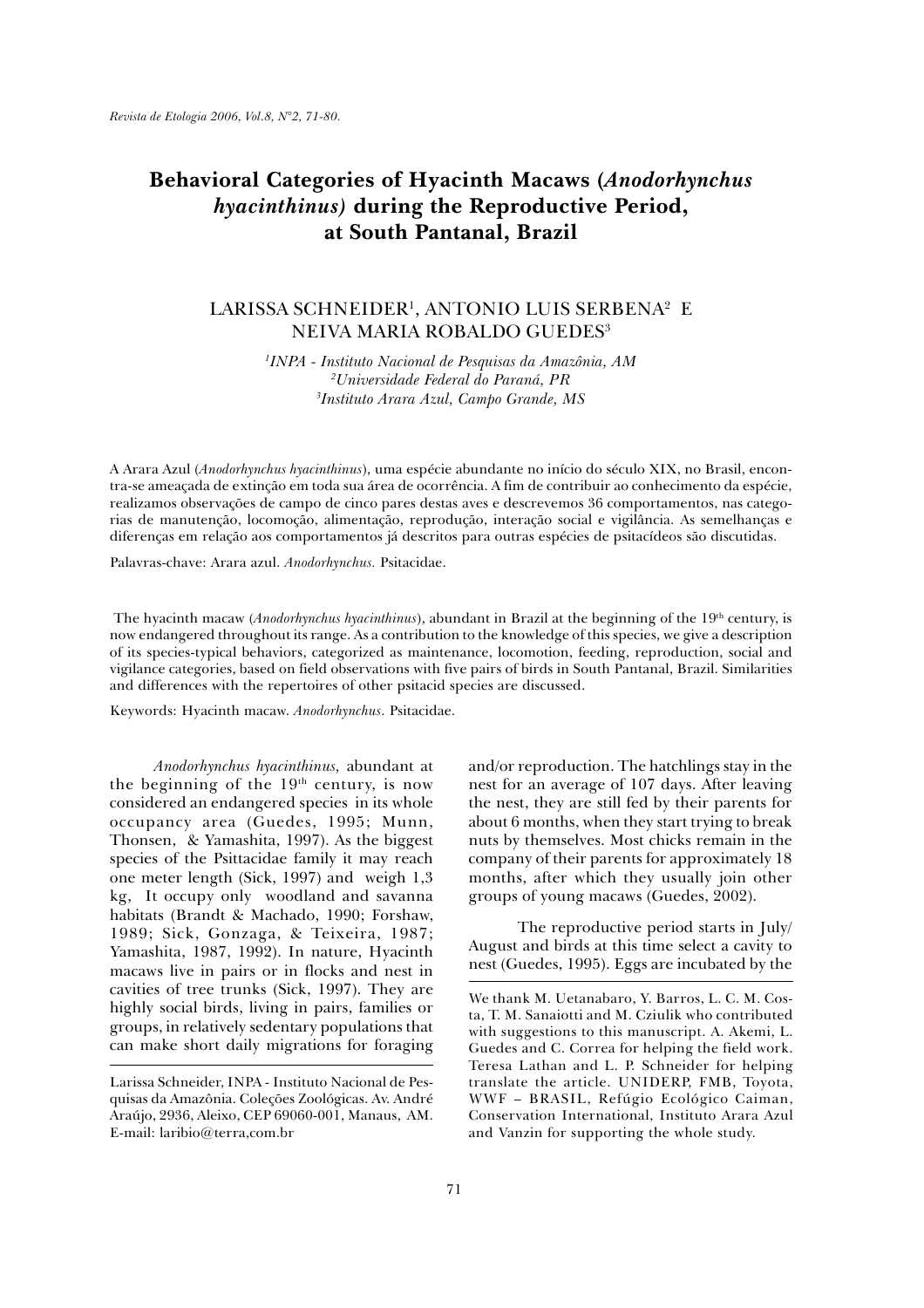female who stays in the inside of the cavity most of the time, leaving to the male the task of feeding her. The incubation period varies between twenty-eight and thirty days and the nestling are kept inside the nest for about a hundred and seven days (Guedes, 1995).

 There is information about the biology of *A. hyacinthinus* (Guedes, 1995; Pinho, 1998; Yamashita, 1993, 1997) but behavioral studies are scarce and the description of basic categories of behavior, in the form of an ethogram, is still needed. Ethograms are important starting points for ethological research and for a full understanding of the biology and ecology of animals (Lehner, 1996). Our objective here is to establish a catalogue of *A. hyacinthinus*'s behavioral categories as displayed by pairs during the reproductive period, as a contribution to future studies on breeding and conservation of the hyacinth macaw.

## **Methods**

*Study area.* The study was conducted in the Refúgio Ecológico Caiman (19º57'S, 56º17'W). This ranch is located in the Miranda sub-region of South Pantanal (Adámoli, 1982), state of Mato Grosso do Sul, Brazil. The Pantanal wetland is a large floodplain located in the upper Paraguay River basin. Seasonal inundation of the floodplain is the main ecological factor in the Pantanal Ecosystem (Adámoli, 1982). Its vegetation consists of a mosaic of several forested and open habitats that vary in topography and flooding regime (Prance & Schaller, 1982). The rainy season occurs between November and April with a dry season between May and October (Cadavid Garcia, 1984).

*Behavioral observations*. The data were collected from June 2001 to January 2002 during day time (from 06:00 to 18:00hr) using an *ad libitum* method (Martin & Bateson, 1991) by identifying the conducts and grouping into categories. We followed the names given in the literature of behavioral items already described. New items were named according to the context in which they were observed. Observers stayed at about 100 meters from the nests, under a camouflaged tent, below a tree, and used a 7 x

to be as unobtrusive as possible. A minimum<br>period of 2 days per month was scheduled to 50 binocular and an eyeglass 60mm, in order to be as unobtrusive as possible. A minimum allow a better adaptation of pairs to the observers.

behavior, as described for *Ara rubrigenys*<br>(Lanning, 1991). Pictures were taken of the Identification of individual *A. hyacinthinus*, a difficult task, was done through discrimination of little marks on the beak of birds. To identify the females, we used as a cue the feathers which get curly because of the long time spent inside the nest cavity. We also differentiated male and female through behavior, as described for *Ara rubrigenys* main categories and were the base for sketches.

# **Results**

**B** field. 35 behavioral items were described, in six 280 observation hours were spent in the general categories: maintenance, locomotion, feeding, reproduction, social and vigilance.

#### *Maintenance*

se the<br>:ir hea<br>pome and body towards the area to be groomed. *Preening.* The macaws basically use their beak and tongue to groom, twisting their head There are differences in the behavior due to the size of the feathers. Where the feathers are short, the macaws usually just nibble them. Long feathers are separated one by one. The upper mandible (as a hook) separates the feather which is supported by the lower mandible, slipping this feather between beak and tongue. During this performance, macaws often pass their tongue and beak through the uropygial gland to lubricate the feathers. Grooming starts at the upper part of the feather shaft, and the feather is slipped throughout between beak and tongue.

The tail's feathers are pulled it through the head, in such a way that make their head get back to the position directed to the front. The birds very frequently bristle the feathers to help the grooming.

Slipping of feathers is very common at dawn and sunset. During the dry season, in the hottest time of the day, the macaws stay on a bough and perform heat loss behavior,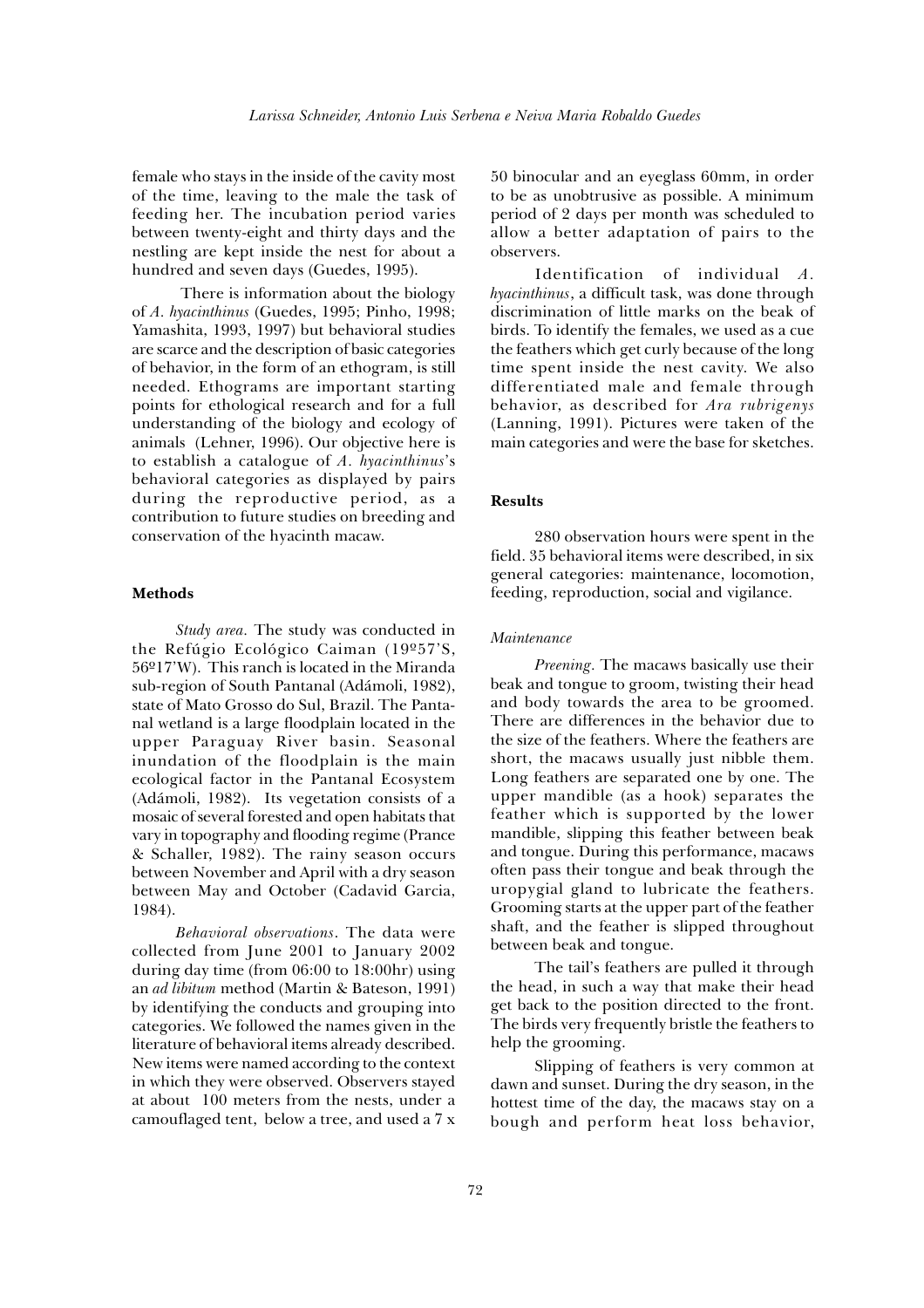dropping the preening frequency and increasing it at dawn and sunset. They usually switch between resting and alert behavior when performing this behavior.

*Allopreening.* Analogous to preening in performance, it may help macaws to get some body part preened more efficiently.

*Mutual allopreening*. The head of one bird reaches the belly of the other and vice-versa. They usually nibble the cloaca of each other.

*Internal Beak cleaning.* One of the legs is raised towards the beak, and the birds bend their head down softly until the toes reach the internal part of the beak and are passed through the cavities. Sometimes, they may even use their legs to open the beak wider and move the tongue easier. Como assim ? Refazer a descrição.

*Outward beak cleaning.* Macaws, when landed, clean the outside surface of their beak either by rubbing it against branches, twisting down the head or by introducing the beak into holes of branches and scratching it against the rim.

*Bathing.* Macaws look for small water holes around the nest boundaries. Birds bend first and plunge their body totally or partially in the water. They then stand up and shake.

*Stretching.* Macaws standing on a branch or on the nest edge may raise one of their legs and stretch it, to the opposite side of the other leg (about 45º). They may bend their heads a little bit and they stretch their feet slightly and also stretch wings and tail feathers opening them as a fan.

*Pinching.* The head is bent to reach a branch, with a slight raising of the tail. Macaws then pinch the branch with abrupt movements, using the upper mandible. This is sometimes performed upside down. Pinching may sharpen the beak and may be used to make the nest cavity.

*Resting.* Macaws keep motionless, on a branch, tail down and head up This behavior was always recorded in alternation with snoozing and vigilance behaviors.

*Snoozing.* Macaws at rest may close their eyes and snooze quickly.

*Yawning.* During yawning, the beak is opened, the mandible is raised. The yellow external part increases about 50% of its size,

*Panting.* This behavior is performed after long distance flights and also under strong sunshine. Macaws land on a branch or at the nest edge and open the beak, moving the tongue up and down, which may help then to loose heat. Feathers are brought close to the body, avoiding thus air accumulation between the feathers and increased body temperature. Wings may main at some distance from the body.

*Scratching.* Macaws reach the area to be scratched with the leg, twisting often their body. They may also rub their head on the branch.

*Sharpening the beak.* Macaws sometimes manipulate small rocks, pieces of tree bark or tiles between the upper and lower mandibles. They may also sharpen their beaks by slipping



**Figura 1.** Sharpeninig the beak.

a round object between the beak together with a stem (Figure 1). They hold the stem into the beak by using two fingers, one on the right side, the other one on the other side of the beak. Tongue and maxilla move in such a way that the object spins on the beak's blade.

*Shaking feathers.* They bristle the feathers (especially the ones on the neck) and shake the whole body twice or three times straight away, during one or two seconds. Sometimes they slightly open their wings during this behavior.

#### *Locomotion*

*Flying*: The macaws move to the point where they are going to take off and bend their head and body down, head slightly lower than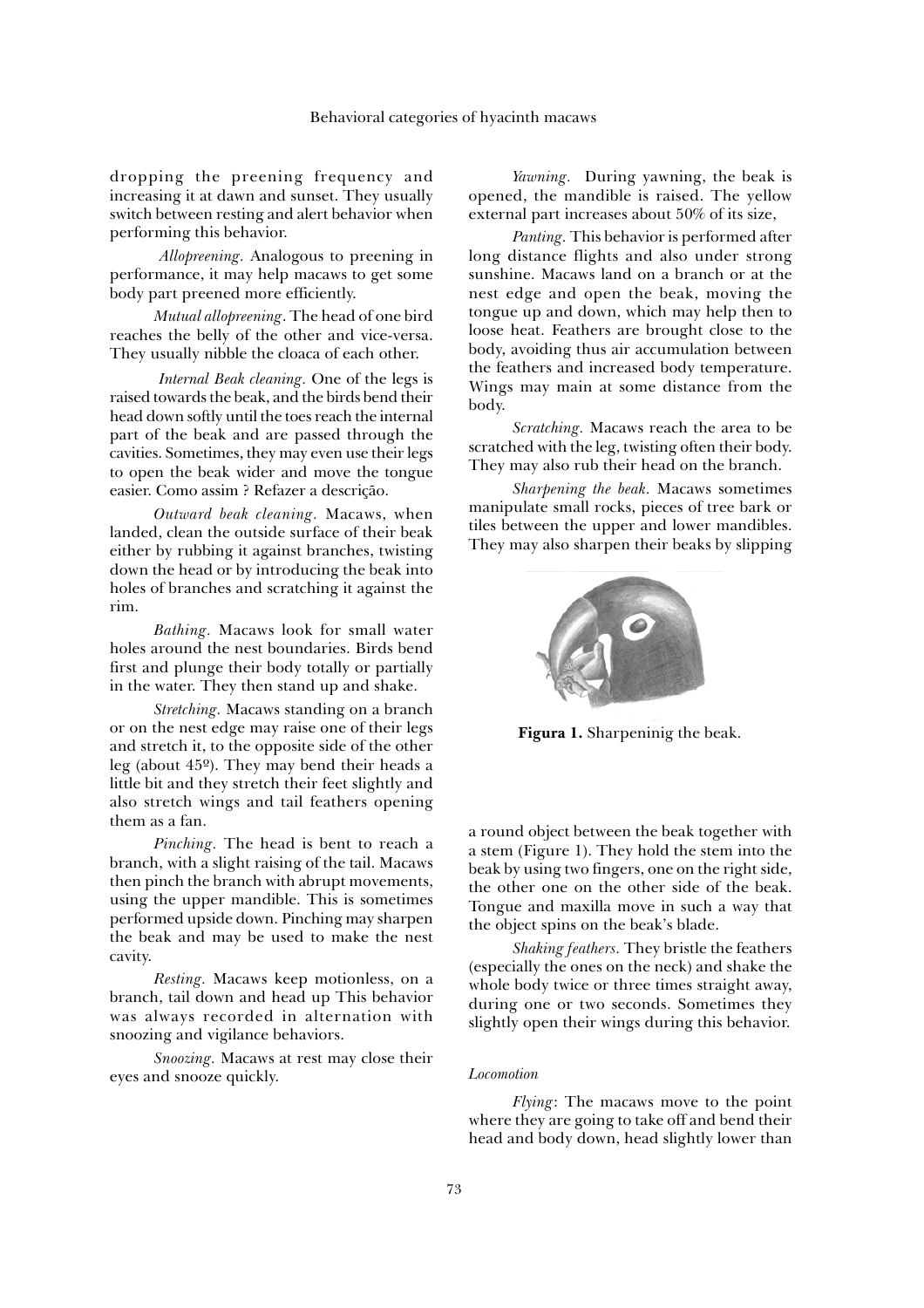

**Figura 2.** A. peeling up the exocarp; B. detaching the mesocarp; C. pressing the fruit to cut it; D. taking out the endosperm.

the body and tail at the same level as the body line. The birds then thrust with the feet and give one strong horizontal wing flap. Once started, the birds perform constant flying wing flaps, keeping the head at the same level as or slightly lower than the body.

*Landing*. When landing, the macaws begin increasing the wings' angle and then raise their heads and flap their wings lower and horizontally, tail feathers open, as if to help the breaking process.

*Flying over:* Adults vigorously defend the nest by squawking loudly and performing flying over behavior (Guedes, 1995). Instead of flying straight, as in normal flying, the birds fly around the nest, swooping against the intruder.

*Walking.* This behavior is similar to walking in other psittacidae (*Amazona pretrei*, Prestes, 2000; *A. hyacinthinus*, Yamashita, 1987, 1992). The macaws alternate paws, inclining the body to the opposite side of the foot that is ahead. Walking on the ground, the macaws leave their feet slightly separated, dragging their tail. The macaws can move laterally, faster than in regular walk (as do *Amazona pretrei*, Prestes, 2000).

*Jumping*. The macaws thrust with their feet and perform a fast wing flap to jump higher, from one branch to another one.

*Climbing:* When macaws are entering or leaving the nest, they climb the nest edge using beak and feet. They fix the beak on the edge and move their bodies up, then fix the feet and move the beaks up, until getting into the nest.

# *Feeding behavior*

Mainly arboreal seed predators (Janzen, 1971; Yamashita, 1992), hyacinth macaws usually forage in the canopy of tall trees. In the study period, they were seen feeding on two species of palm tree, the bocaiúva (*Acrocomia aculeata -* Palmae) and the acuri (*Scheelea phalerata*- Palmae).

*Plucking fruits.* On some occasions, the macaws were seen plucking almost ripe (yellow) fruits from the acuri palm trees. Using the beak, they took the fruits from the bunch and left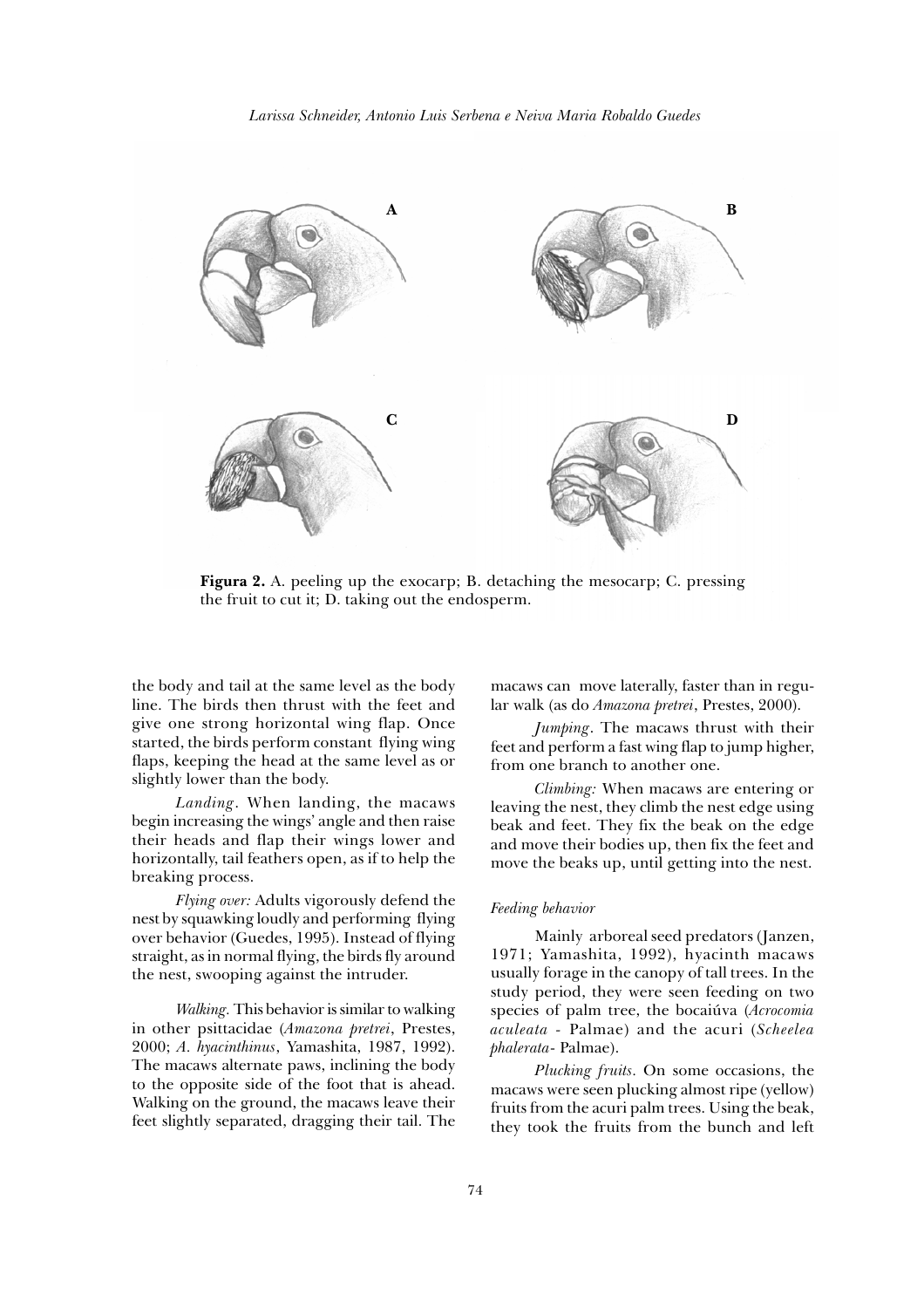them fall on the ground. About one month later, the macaws went back to the same palm tree and ate the endosperm of those fruits, which were perforated and had eventually the larva of a non-identified insect inside. Macaws could then forage on such insects.

*Fruit manipulation:* When flying to forage, either the macaws leave together; or it is the male which takes off singly. They land on the top of palm trees and go to the bunch of frutis, at the lower part of the canopy. They climb, with legs and beak, to the top of the bunch and then pick up the fruits with the beak. As described by Borsari and Ottoni (2005), macaws position the fruit beneath their upper mandible, always holding the fruit with one foot, and start grooving it by pushing with the lower mandible. In nature, the macaws were seen fixing the right foot on the bunch, while the left held the fruit in the beak (or vice-versa). They held the fruit between front and back toes. Then, once set in this position, they cracked open the fruit with the beak.

Macaws remain eating at the same tree or flight at other places, farm fences, animal pens or other trees. They were sometimes seen manipulating the fruits using, as tools, leaves from small acuri or bocaiúva branches. Such leaves have a rough texture which prevents the fruit from slipping from the macaw's beak. Macaws take off the leaf from the tree and wrap the fruit up using the leaf. The leaf helps the macaw to open the mesocarp, preventing the dropping out of the fruit. Fruit manipulation performance differs according to the plant species, but some behavioral items are similar across episodes:

1. The macaw peels up the exocarp, fixing the fruit with the beak and pulling in the fibred peel from bottom to top (Figure 2A). 2. The macaw detaches the mesocarp manipulating it from bottom to top (Figure 2B). The longitudinal direction of breaking the monocarp fibers is appropriate to the structure of the fruit which cannot be treated transversally as the macaw's beak is smooth and not serrated. 3. The macaw presses the fruit to cut it transversally into two parts (Figure 2C). The two parts are both held but are manipulated one at a time. 4. The macaw takes out the endosperm by spinning the seed using the fingers. (Figure 2D). Rarely do they eat the

mesocarp, and never the exocarp, which is usually dropped a under the tree.

When eating acuri, the macaws follow all parts of the sequence. Macaws were sometimes, but rarely, seen using a leaf to wrap up the fruit. They were also observed slicing off a piece of wood from the perch, which was then positioned immediately beneath the bird's upper mandible, with the aid of the tongue. Borsari and Ottoni (2005) described the same behavior for Hyacinth macaws in captivity eating indaia nuts. The animal held the nut with its foot in contact with the fixed piece of wood. Using its lower mandible, the macaw pushed the nut against the tool, again grooving it with its lower mandible. The bird repositioned these items several times with its tongue, beak and/or foot.

With unripe acuri, the endosperm of which is liquid, the macaws do not perform the items listed above. They cut the fruit in half, and drink the endosperm. For ripe bocaiúva, macaws use basically the same movements, but do not perform the taking out of the exocarp: the bocaiuva has a thin and breakable exocarp that is taken out together with the mesocarp. When eating ripe bocaiuva, the macaws very often use tools to wrap up the fruit and make the manipulation easier. We never, in this study, observe the macaws eating unripe bocaiuva. Guedes (1995), however, noticed that macaws drank the liquid endosperm of bocaiuva as well of unripe acuri.

*Regurgitating*: This behavior occurs during food exchange between male and female. Moving his head forward, up and down, the male fixes the beak to the female's. Food goes from male to the female, through a synchronized movement of body and tongue. During the nesting period, the macaws go both to a palm tree to forage and the male regurgitates the food to the female. The female does not feed the male. When, later, the female incubates the eggs, the male protects the nest and feeds both. During this period, the female is totally dependent on food brought by the male. Courtship feeding behavior, very common during nesting period, decreases gradually in frequency later.

*Thrashing in cattle excrement*: domestic cattle, especially the more generalist Brahman races, readily ingest palm fruits (Yamashita,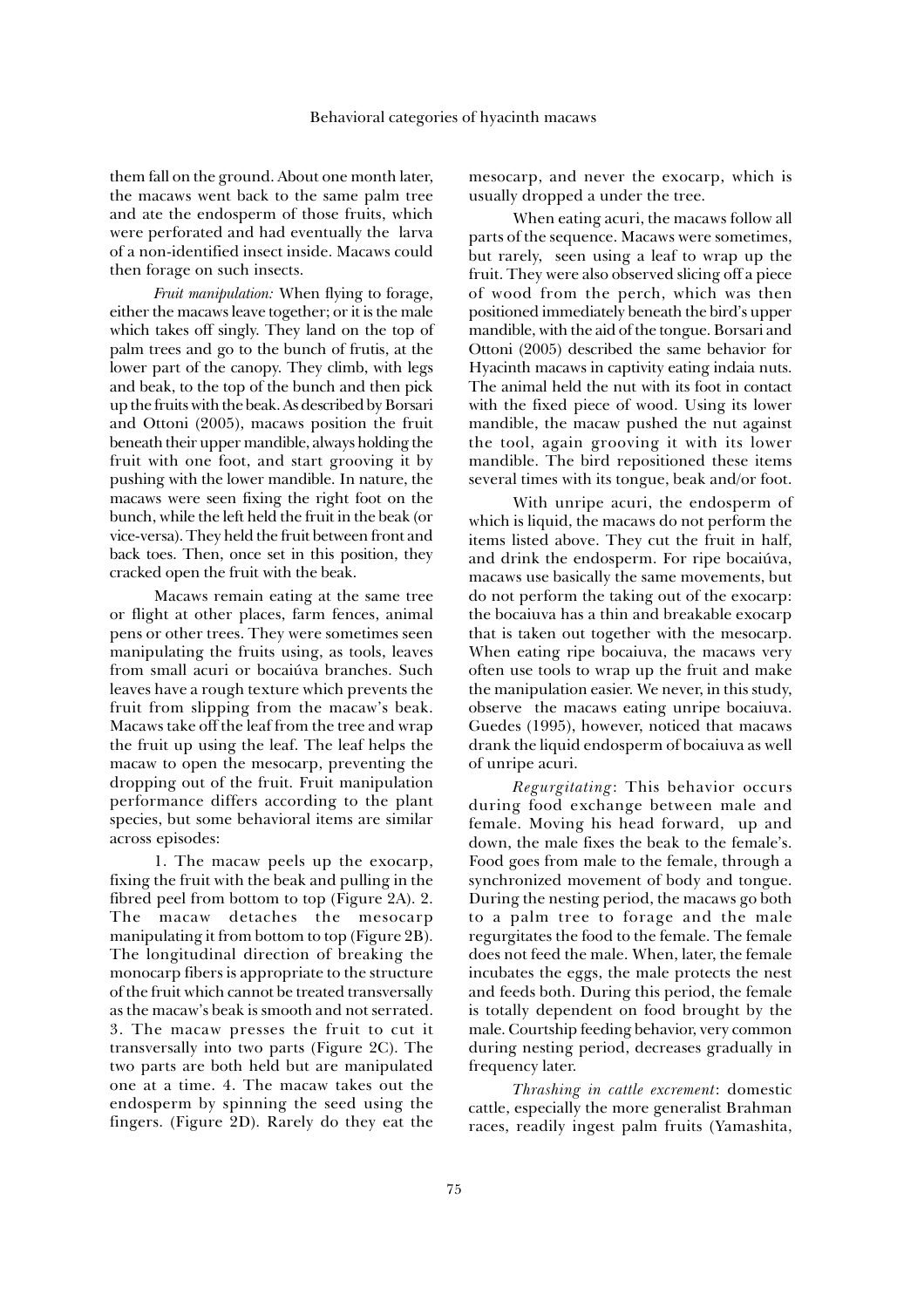1997), ruminate and regurgitate them and usually eliminates them in their excrements (Guedes, 1995). Such processes were not here observed once they occur more commonly at night (Yamashita, 1997). It was however possible to find bare ground patches littered with manure with regurgitated seeds. In such cases, we observed the macaws landing around the patches and forage for seeds which were cut and the endosperm of which was eaten.

*Drinking:* The macaws bend down, and raise their head, putting their tongue up.

*Defecating:* Macaws land on the branch and remain motionless while defecating, during a few seconds.

#### *Reproductive behavior*

*Copulating*: After mutual allopreening, the birds place themselves back to back, head down and tail up in a way that the cloacas come together. Beaks are open and tongues move up and down. The birds use their beaks to keep

their balance on the branch where they are landed. Sometimes they grasp their partner with the feet (the left macaw fixes with the left foot and vice-versa). During copulation, macaws produce a specific vocalization which cadences until the whole process ends (it starts low, increases in rhythm and ends in sharp vocalizations, here called co-co vocalization). It lasts around three minutes and can be performed several times a day. It is usually produced when the macaws are getting the nest cavities ready and is less common during incubation.

Copulation categories are: 1. Macaws ruffle their feathers and start allopreening the head (Figure 3A). 2. The head of one individual is directed to the other's cloaca and allopreening of the cloaca begins (Figure 3B). 3. Animals adopt the back to back copulation position, directing their heads forward and down, raising their tail up (Figure 3C); they start the co-co vocalization touching the cloaca of each other. 4. They next touch the surface with



**Figura 3.** A. Allpreening; B. Allopreening of cloaca; C. Back to back copulation position; D.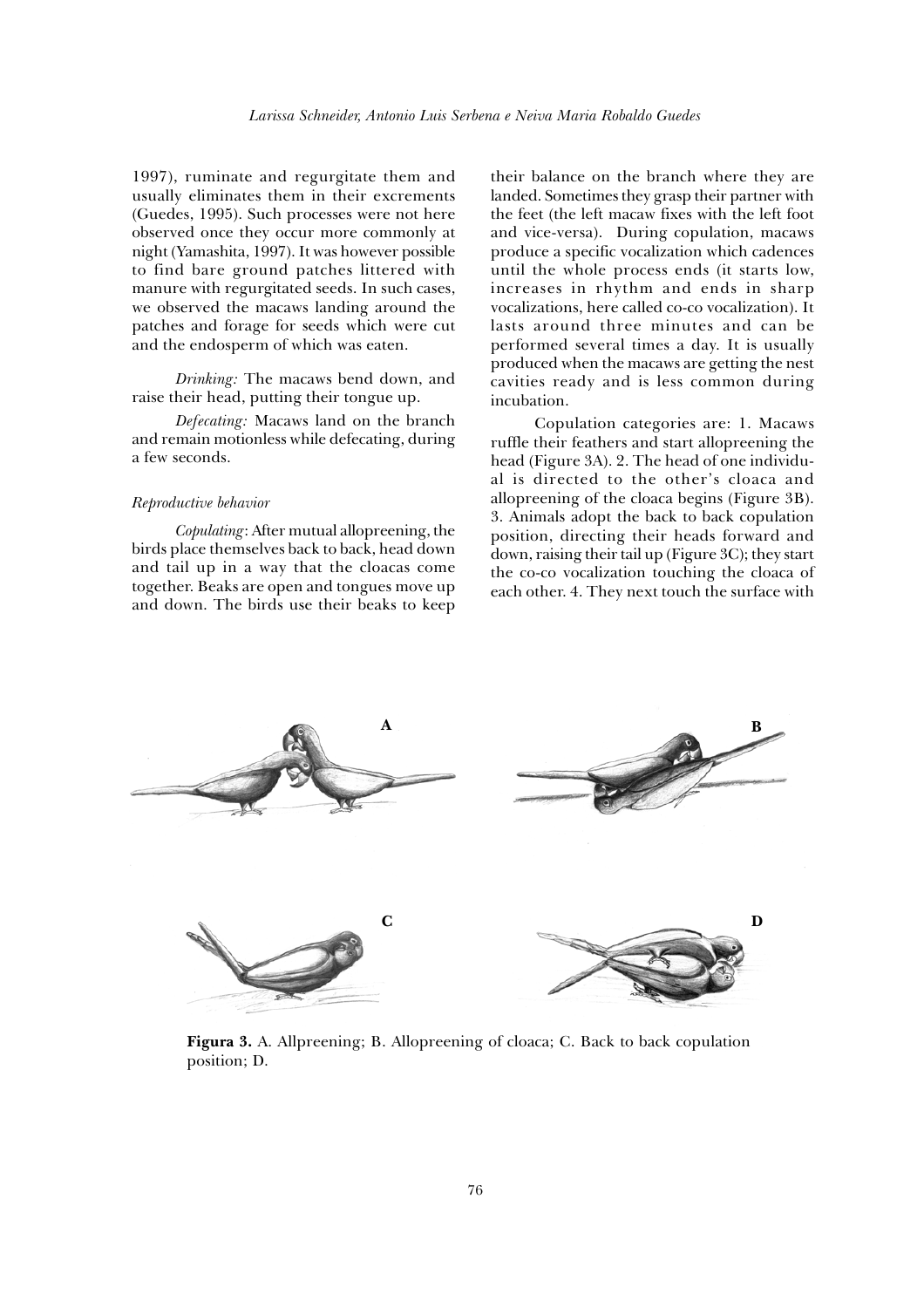the head. while one of their feet placed on the substrate and the other either on the substrate also or on the partner's body (Figure 3D). Vocalization reaches then its highest intensity, tongues move up and down and the animals consummate copulation. 5. Macaws decrease and end vocalization, separate the cloacas and put down their tails.

Female may reject male's attempt to copulate. The male rises the tail trying to put cloacas in contact but the female lowers her tail, preventing contact of cloacas, till the male gives up. The female may display then starts a short allopreening bout.

#### *Social behavior*

From the moment they select a site for their nest to the moment nestling fly, male and female macaws remain most of the time together, separating only when the male flies away to search food. In occasions in which the territory is invaded by another species, as the vulture *Coragyps atratus,* the male performs intense interspecific agonistic behaviors. Competition is not restricted to the site of the nest, it may expand to the entire area that the couple dominates. The female is rarely involved in fighting. As soon as the intruder enters the area and is detected, the male quickly flies and attempts repelling it in several ways.

*Intraspecific defense (intimidation).* When an intruder macaw invades the feeding area, the couple first produces different kinds of loud squawking, to which the intruder responds with loud vocalizations. Loudness of the vocalization is an important feature in dominance contests. After spending a long time vocalizing, the nest pair starts intimidation, during which male and female adopt a position similar to the copulation posture and start vocalizing as in copulatory episodes. They however do not unite cloacas. During our study, intimidating behavior always preceded agonistic interactions in the nesting and feeding areas.

*Inter and intraspecific defense (substitution attack).* In case the nest is invaded, the resident macaw jumps towards invaders, which may be macaws or other animals, such as black vultures. The resident male (and sometines the female) may beak the intruder. Behaviors displayed are:

1. The resident individual jumps towards the invader, causing it to fly away or to perch in another branch (Figure 4 A). The resident male then continues pursuing the intruder, flying in its direction. 2. The resident macaw flies towards the invader, but this time using the beak to hurt the invader until this is repelled (Figure 4B). The female is sometimes enrolled in this defensive display.

*Individual Play.* The birds perform somersaults on the branch, sometimes staying upside-down, fixed only by the feet or by the beak (body is then loose and the animals beat quickly their wings). This behavior is very often performed on the palm trees when macaws jump near bunches: they may disperse the fruits collected through the air.

*Social Play.* Individuals get close and peck at each other, when perched on a branch. They sometimes produce a typical, short lasting and low intensity vocalization.

# *Vigilance*

Vigilance activity is intense during the reproductive period and has probably as its function to patrol the territorial area and to guarantee the nestling protection. Other species display similar vigilance behaviors (*Vanellus chilensis*, Costa, 1994; *Calyptorhynchus baundinii*, Saunders, 1974).

*Watchin*g *behavior*. This behavior may be performed by a single animal or by the pair. Inside the nest, or near it, individual macaws keep inspecting the area by twisting their heads and eventually their body in several directions. Social watching is similar but may be marked by a lower rate of twistings. It was frequently recorded when macaws foraged.

*Checking the nest*. The male checks the nest before the female enters by putting his head inside it (tail up, head down), during a period which may last for some minutes. This behavior is performed after long absence or after an invasion.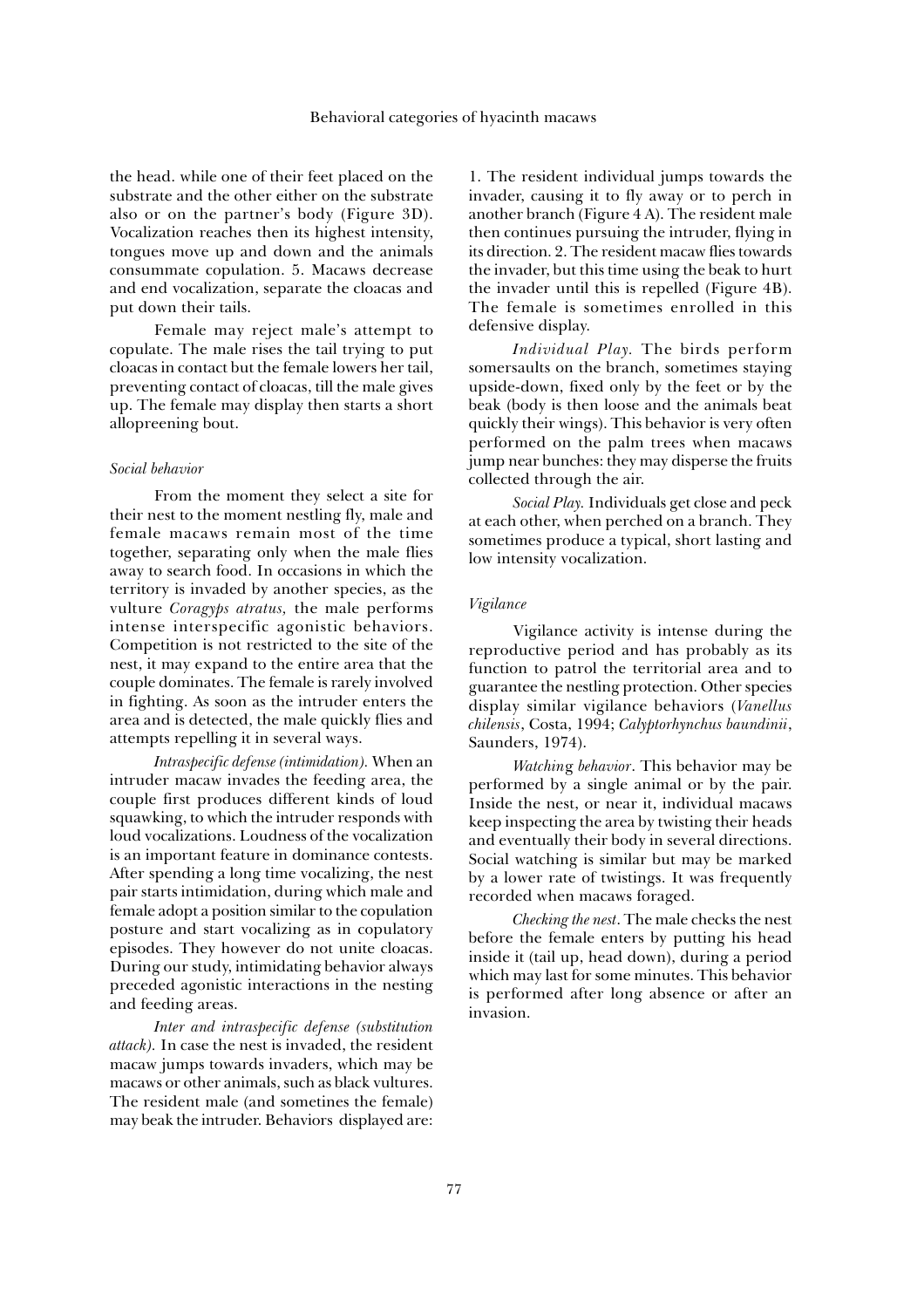## **Discussion**

Most of the categories we described for *A. hyacinthinus* do not differ markedly from those of other psitacidae species, such as the redspectacled parrot *(Amazona pretrei*, Prestes, 2000). There are however differences in performance between these two species and new categories for *A, hyacinthinus*. Locomotion is similar in both species, but *A. hyacinthinus* was watched performing, besides locomotion proper, climbing and flying over, categories not described for *A. pretrei*.

 Maintenance behaviors were described for *Amazona pretrei* (Prestes, 2000), *Triclaria malachitacea (*Bencke, 1998) and *Ramphanstos toco* (Mikich, 1991). We observed some fifteen maintenance behaviors similar to those seen in other Psitacidae species. *A. hyacinthinus* has, however, a peculiar way to manipulate objects to sharpen the beak. Macaws showed a great ability to manipulate little stones, not for the moment described in other species.

Panting behavior is performed by *A. hyacinthinus* as it is performed in other species. This behavior has an important function during the reproductive period, which happens at the beginning of the dry season. It may serve to cope with high temperatures and with intense flying effort spent during the protection of the nest area. The stretch behavior seen during the reproductive period may be adaptive for the female, forced to remain motionless for long periods, in the nest. Allopreening and mutual allopreening behaviors may probably represent a kind of grooming exchange (described in *Calyptorhynchus baundinii*, Saunders, 1974), favoring the pair bonding. In *A. hyacinthinus'*s case, these behaviors may play a specially important tie-reinforcing role for the reproductive pair, since both male and female quite frequently forage among conspecifics.

In the feeding category, some of our descriptions, such as thrashing cattle excrement and the handling of fruit, are new. The regurgitating behavior watched in this study does not differ from others already described. *A. hyacinthinus* are high specialized to eat two palm fruit species bocaiúva (*Acrocomia aculeata*) *and acuri* (*Scheelea phalerata*), their way to

manipulate the fruits using leaves is different from the way observed in other species. The acuri slower and circumstantial manipulation is compensating from the point of view of the energy quantity that the macaws can get (Carciofi, 2002).

Macaws in nature, unlike those studied in captivity (Borsari & Ottoni, 2005), were watched using tools only during the fruit´s mesocarp removal, not to manipulate mesocarpfree nuts. Borsari and Ottoni (2005) suggest that a piece of wood may prevent the nut from rotating inside the bird's beak, serving as a wedge and facilitating the grooving of the nut. Alternative or complementary functions might be: reducing the impact of cracking, preventing the nut from slipping, and/or providing mechanical aid in its positioning and use of force.

Thrashing cattle excrement is not not included in previous ethograms of macaws' behavior. This behavior originate from the specialization of *A. hyacinthinus* on palm seeds as staple food as well as from the commensal relationship between macaws and cattle (already described by Yamashita, 1997). Advantages of obtaining food in this manner are economy of effort: fruits does not have to be collected on trees and, in excrements, they come without exocarp and mesocarp.

Foraging on fallen fruits may represent a way of obtaining protein from insect ingestion. Fallen fruits are perforated by unidentified larvae. Carciofi (2002), in a study of Hyacinth macaw feeding, found two beetles species from the Bruchidae family, *Pachymerus nucleorum* and *Pachymerus cardo*, in the fruits the macaws ate and suggested that searching for insects might be related to protein demand of the birds.

Reproduction is the behavior in which we found most differences relatively to prior studies. Reproductive behavior is difficult to observe under field conditions and has been frequently studied in captive animals. There is a lack of comprehensive ethograms such as Saunders' (1974) in the case of *Calyptorhynchus baundinii.*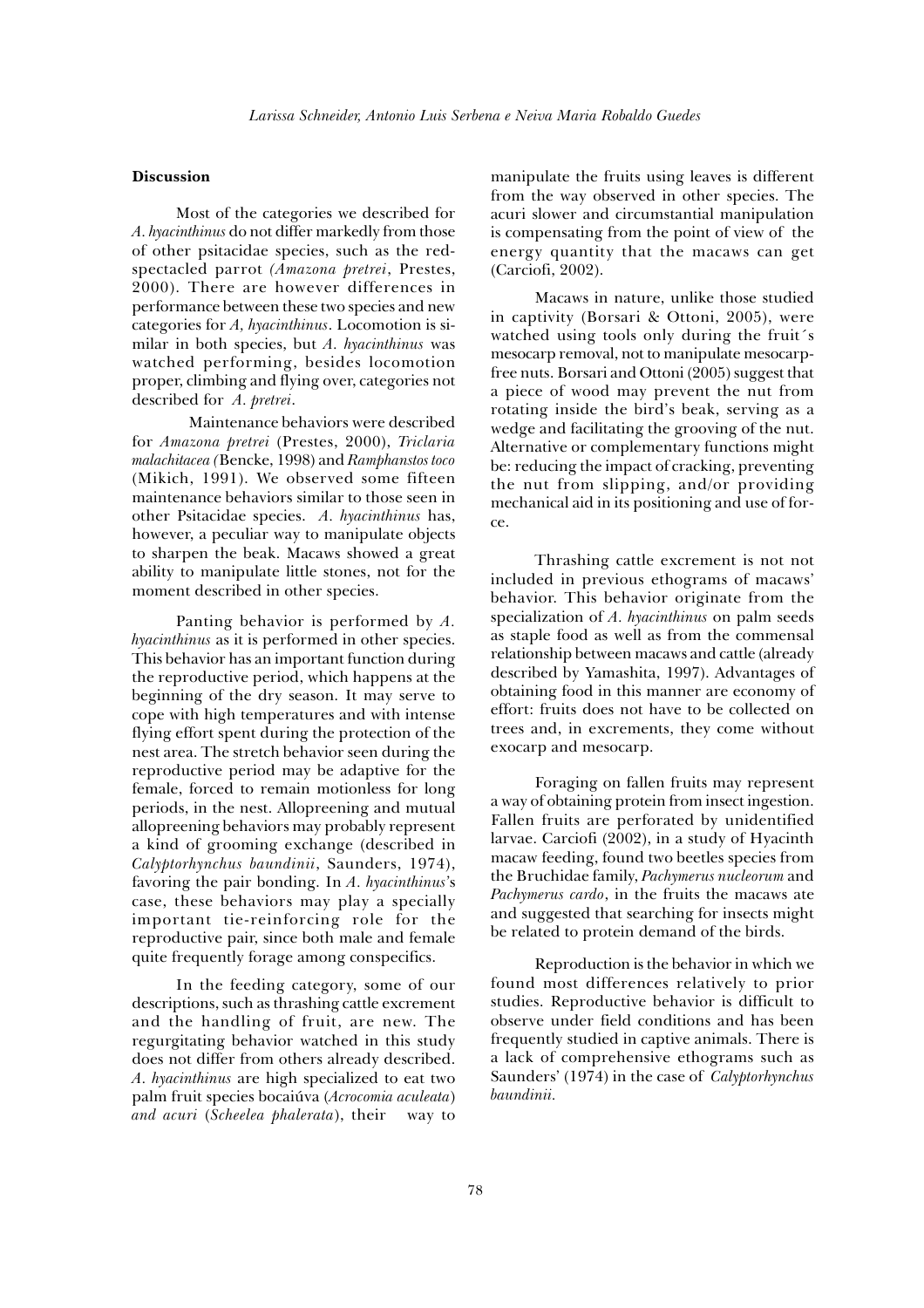During the reproductive period of *A. hiacinthinus*, there is a clear division of tasks between male and female: males spend most of their time interacting with invaders to protect the nest area, while females provide care for nestling. Task division task, the constant female attendance by males, the female permanence inside the nest, and the successive copulations may represent a selective consequence of sperm competition. Such behaviors decrease the chances of females extra-pair copulation (Rodrigues, 1998). What may be thought as cooperative behavior between mates, in fact may represent a conflict of interest based on the differences of reproduction investment between sexes (Trivers, 1972). There are records of purely monogamous birds, such as the albatross (*Phoebastria irrorata*), with as much as 25% of offspring which result from extra-pair fertilization (Huyvaert, Anderson, Jones, Duan, & Parker, 2000). Fujioka and Yamagishi (1981) noted in the cattle egret (*Bubulcus ibis*) that the highest frequency of extra-pair copulation and defense occurred during the nest-building and egg-laying period (fertile period). Future research is needed to assess the occurrence or absence, in the case of Hyacinth macaws, of extra-pair copulation.

The description of substitution attack is another contribution of the present study. Macaws perform this category adjusting it to the invader species as well as to the intensity of the agonistic event. It should be studied further in order to clarify the differences and relationship between copulation and intimidating behaviors, especially as concerns the vocalizations produced.

## **References**

- Adámoli, J. (1982). O Pantanal e suas relações fitogeográficas com os Cerrados. Discussão sobre o conceito de "Complexo do Pantanal". Em *Livro de Resumos. XXXII Congresso Nacional de Botânica* (pp. 109-119). Teresina, PI: Sociedade Brasileira de Botânica.
- Bencke, G. A. (1998). *Ecologia do Sabiá-cica* [Triclaria malachitacea (*Spix, 1824*)] *em fragmentos florestais remanescentes do estado do Rio Grande do Sul: ocupação do ambiente e alimentação*. Dissertação de mestrado, Universidade Estadual Paulista, Rio

Claro, SP.

- Borsari, A., & Ottoni, E. B. (2005). Preliminary observations of tool use in captive hyacinth macaws ( *Anodorhynchus hyacinthinus*). *Animal Cognition, 8*, 48–52.
- Brandt, A., & Machado, R. B. (1990). Área de alimentação e comportamento alimentar de *Anodorhynchus leari*. *Ararajuba, 1*, 57-63.
- Cadavid Garcia, E. A. (1984). *O clima no Pantanal Mato-grossense*. Circular Técnica EMBRAPA-UEPAE, 14.
- Carciofi, A. C. (2002). Estudos sobre nutrição de psitacídeos em vida livre: o exemplo da araraazul (*Anodorhynchus hyacinthinus*). Em M. Galetti & M. A. Pizo (Eds.), *Ecologia e conservação de psitacídeos no Brasil* (p. 236). Belo Horizonte: Melopsittacus Publicações Científicas.
- Costa, L. C. M. (1994). Manobras de distração de *Vanellus chilensis* (Wagler, 1827) (Charadriiformes, Charadriidae) em Curitiba, Paraná, Brasil. *Estudos de Biologia, 3*(36), falta página.
- Forshaw, J. M. (1989). *Parrots of the world* (3rd. ed.). London: Blanford Press.
- Fujioka, M., & Yamagishi, S. (1981). Extramarital and pair copulations in the cattle egret. *The Auk, 98*, 134-144.
- Guedes, N. M. R. (1995). Alguns aspectos sobre o comportamento reprodutivo da arara-azul *Anodorhynchus hyacinthinus* e a necessidade de manejo para a conservação da espécie. Em *Anais. XIII Encontro Anual de Etologia* (pp. 274-292). Pirassununga, SP: Sociedade Brasileira de Etologia.
- Guedes N. M. R. (2002). The hyacinth macaw project in the South Pantanal, Brazil. In *Annals. Vth International Parrot Convention* (pp. 163-174). Tenerife, Spain.
- Huyvaert, K. P., Anderson, D. J., Jones, T. C., Duan, W., & Parker, P. G. (2000). Extra-pair paternity in waved albatrosses. *Molecular Ecology, 9*, 1415- 1419.
- Janzen, D. H. (1971). Seed predation by animals. *Annual Review of Ecology and Systematics, 2,* 465- 492.
- Lanning, D. V. (1991). Distribuition and breeding biology of the red-fronted macaw. *Wilson Bulletin, 103*(3), 357-365.
- Lehner, P. N. (1996). *Handbook of ethological methods*. Cambridge: Cambridge University Press.
- Martin, P., & Bateson, P. (1991). *La medición del comportamiento*. Madrid: Alianza.
- Mikich, S. B. (1991). Etograma de Ramphastos toco